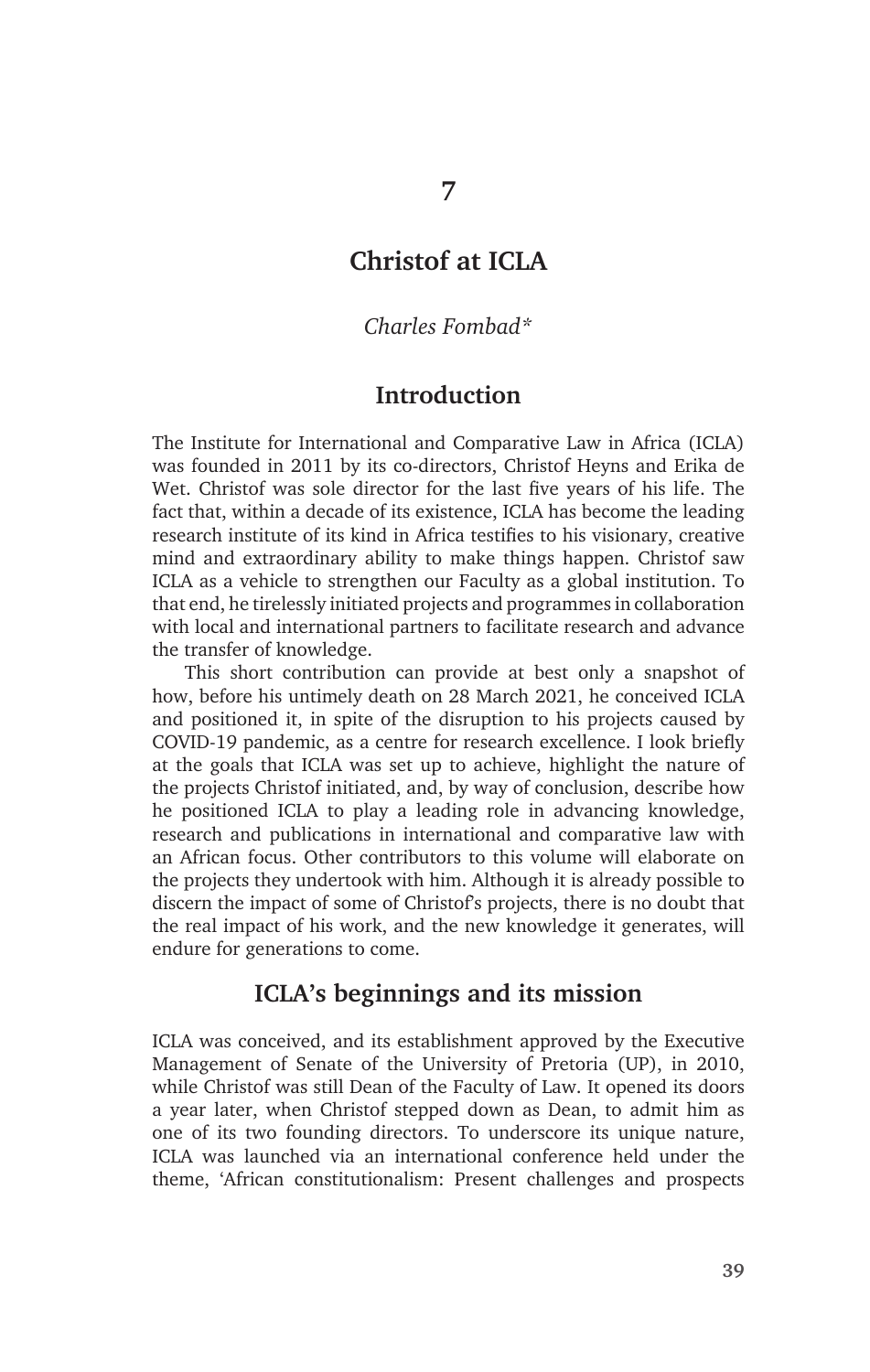for the future'. Professor Yash Ghai, one of Africa's most renowned constitutional scholars and former chairperson of the Constitution of Kenya Review Commission, delivered the keynote address, which was followed by an address by Andries Nel, then Deputy Minister of Justice and Constitutional Development. Later that evening, the dinner speech was delivered by Dr Naledi Pandor, then Minister of Science and Technology.

The mandate of ICLA was spelt out in a memorandum of understanding signed between its co-directors and UP management. The documents that describe ICLA's vision reflect the many grand ideas Christof often spoke of but never had the opportunity to actualise.

In the proposal to establish ICLA, its vision was to 'create new knowledge and develop research capacity across geographical, legal and linguistic divides in Africa, at the highest level, within the fields of international and comparative Law and to help integrate African legal developments with those in the rest of the world'. To achieve this, ICLA is required to do the following:

- develop a community of scholars from a wide range of countries and institutions that will initiate and perform research projects to ensure the effective enforcement of the rule of law in Africa;
- serve as the point of convergence and institutional memory for judicial and legislative reform across the continent;
- constitute a base from which the legal systems of African countries can be accessed by other regions and international organisations; and
- link African legal scholars with those in the rest of the world at the cutting edge of contemporary international and comparative research.

### **Scope and nature of Christof's work at ICLA**

Christof's work at ICLA can be summarised under four loose categories: his global agenda; his African agenda; his international-organisations agenda; and, finally, other aspects. In looking at his work from these perspectives, it must be remembered that he had indicated that one of the purposes of ICLA was to provide technical assistance to African governments and international organisations engaged in legal reform as well as contribute towards stimulating stronger capacity in the field of law at African universities. This is indeed reflected in the various activities he carried out.

#### *Christof's global agenda*

Christof's first six years at ICLA coincided with his tenure as United Nations Special Rapporteur on extrajudicial, summary or arbitrary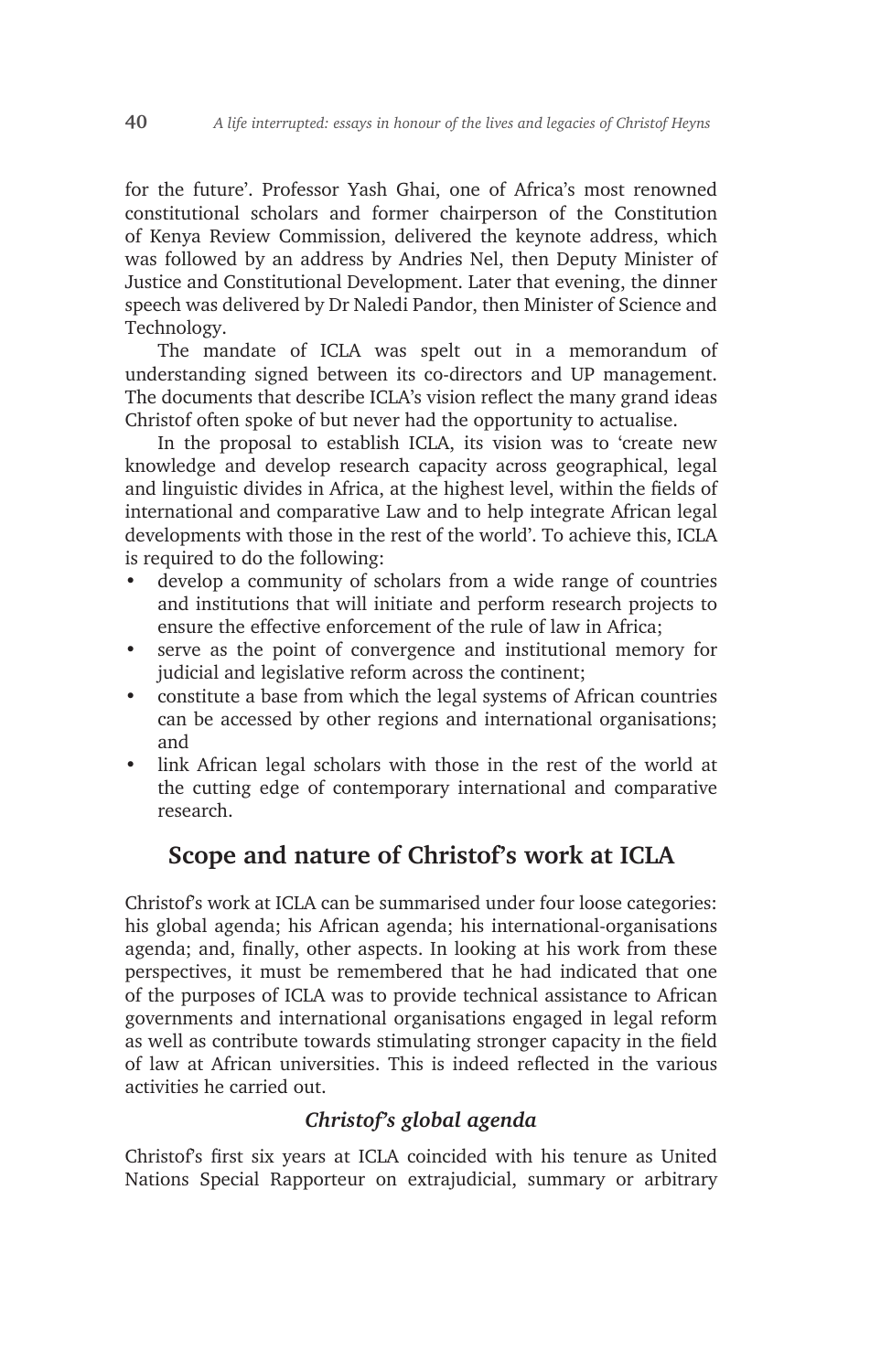executions (2010-2016), and this inevitably influenced the nature and focus of his work during this period.

Under what can be classified as Christof's global agenda, there were at least four main research projects. The first of these is the 'Pretoria UN human rights treaty impact study: Making the whole treaty system visible' project. This is a large-scale, long term project aimed at facilitating a better understanding of the dynamics involved in the processes through which the UN human rights treaty system makes, or fails to make, a difference at the domestic level. The project entails the comprehensive study of the impact of these treaties in 20 countries and updates a similar study of these countries which was published in 2002. The 2021 book shows how the system expanded dramatically in the past  $20$  years.<sup>1</sup>

The second project, 'Freedom from Violence in Africa/ SDG 16', is an initiative to establish a collaborative research network that brings together researchers from across the African continent focusing on evidence-based and human-rights-based approaches to the problem of violence. This is an umbrella project that covers a number of other different projects and is essentially a broadening out of Christof's work as UN Special Rapporteur that continues his work on police use of force, accountability, and violence-reduction in Africa. A doctoral programme designed to build a corps of African expertise in this area was incorporated into this project. The programme had 15 students, with most of them registered in the Law Faculty and under Christof's supervision (with Dr Thomas Probert and Prof Stuart Maslen as cosupervisors). Agenda 2030, particularly Goal 16, provided part of the framing for the Freedom from Violence project. In 2019, ICLA played a vital role in the University's broader contribution to the process, led by Statistics South Africa, of producing South Africa's first National SDG Report.

A closely related project is that on the regulation of peaceful assembly. Christof served as the Rapporteur for a new General Comment that the UN Human Rights Committee was developing on article 21 of the International Covenant on Civil and Political Rights (ICCPR) on the freedom of assembly. As a spin-off of this project, Professor Stuart Maslen developed two global online resources: one on the legal frameworks for the use of force by the police<sup>2</sup> and the other, on the legal framework for the regulation of peaceful assembly.<sup>3</sup>

Another important project was undertaken from 2014 to 2018 by a research team based at ICLA and closely supervised by Christof. A study of the 'impact of national commissions of inquiry in Africa', 4 it involved field work across seven African countries. The project was part of a broader research project examining how traditional African moral resources, such as ubuntu, continue to shape contemporary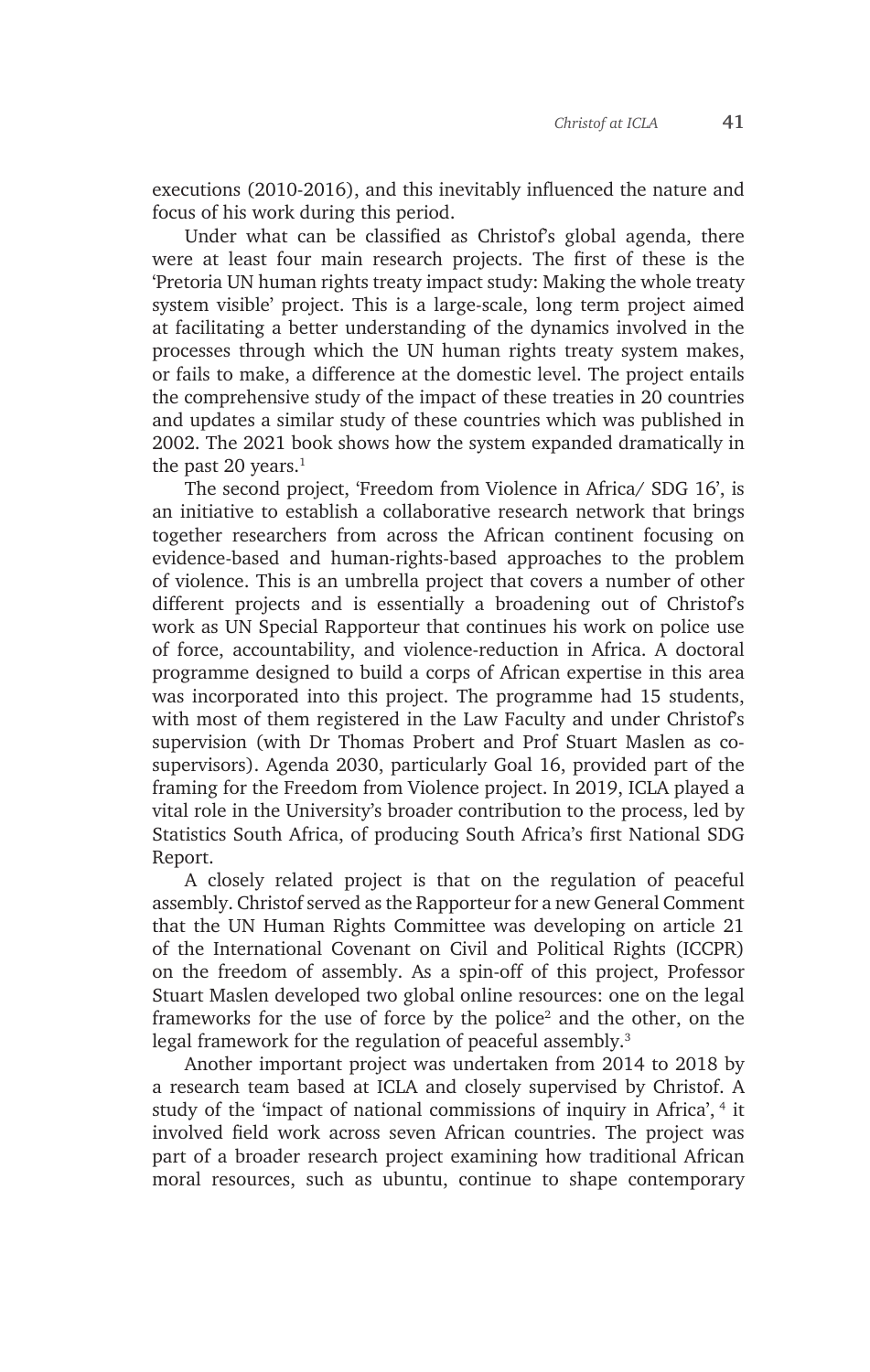governance. It was designed to reinforce the work of revising the UN's main resource on investigating suspicious deaths, the Minnesota Protocol on the Investigation of Potentially Unlawful Death. Besides playing a central role in the revision of the Minnesota Protocol, the study provided the basis for ICLA's being invited to take part in an EUfunded project in Kenya working with the country's Independent Police Oversight Authority and involving collaboration with the International Commission of Jurists on related studies.5

#### *Christof's African agenda*

It is not easy to separate the projects and other activities carried out under the global from the African agenda. Nevertheless, given that legal developments in Africa were at the heart of the establishment of ICLA, some of these important activities need to be highlighted. In fact, in the proposal for setting up ICLA, it was noted that there was currently no research institution on the continent in the areas of international and comparative law on the advanced level required. Hence, ICLA was conceived as a 'vehicle for advancing the rule of law and the role of law through linking the various sub-regions on the continent, each with its own linguistic and legal traditions'. Christof was instrumental in a number of projects designed to bridge the legal and linguistic divide in Africa through intra-continental and cross-systemic legal research.

One example was an arrangement with Oxford University Press (OUP) in 2011, under which ICLA undertook to coordinate African country-reporting for the Oxford Constitutions of the World Online.<sup>6</sup> Under this special arrangement, OUP allowed ICLA to publish and make available for free all the published reports on African countries.<sup>7</sup> A 2012-2015 project aimed at rebuilding constitutionalism in postconflict societies through comparative analysis focused on Ethiopia, Kenya, South Sudan and Uganda. This involved three full-time and two part-time PhD students based at ICLA. Between 2014 and 2017, ICLA (in partnership with the UP Department of Political Science) participated as one cluster of a four-cluster university-wide project, which aimed at, inter alia, building a nuanced theoretical framework to unpack the idea of ubuntu as a viable philosophical concept.

Christof was instrumental in a number of important conferences being organised by ICLA. Some of these led to significant publications. These include a conference on the rule of law in Africa,<sup>8</sup> another on constitutional implementation in Africa,<sup>9</sup> and, more recently, one on the implications of COVID-19 pandemic regulations for human rights and the rule of law in eastern and southern Africa.<sup>10</sup>

Perhaps Christof's most significant achievement in his pursuit of ICLA's mission to promote a trans-systemic legal dialogue in Africa was his success in persuading the board of the Stellenbosch Institute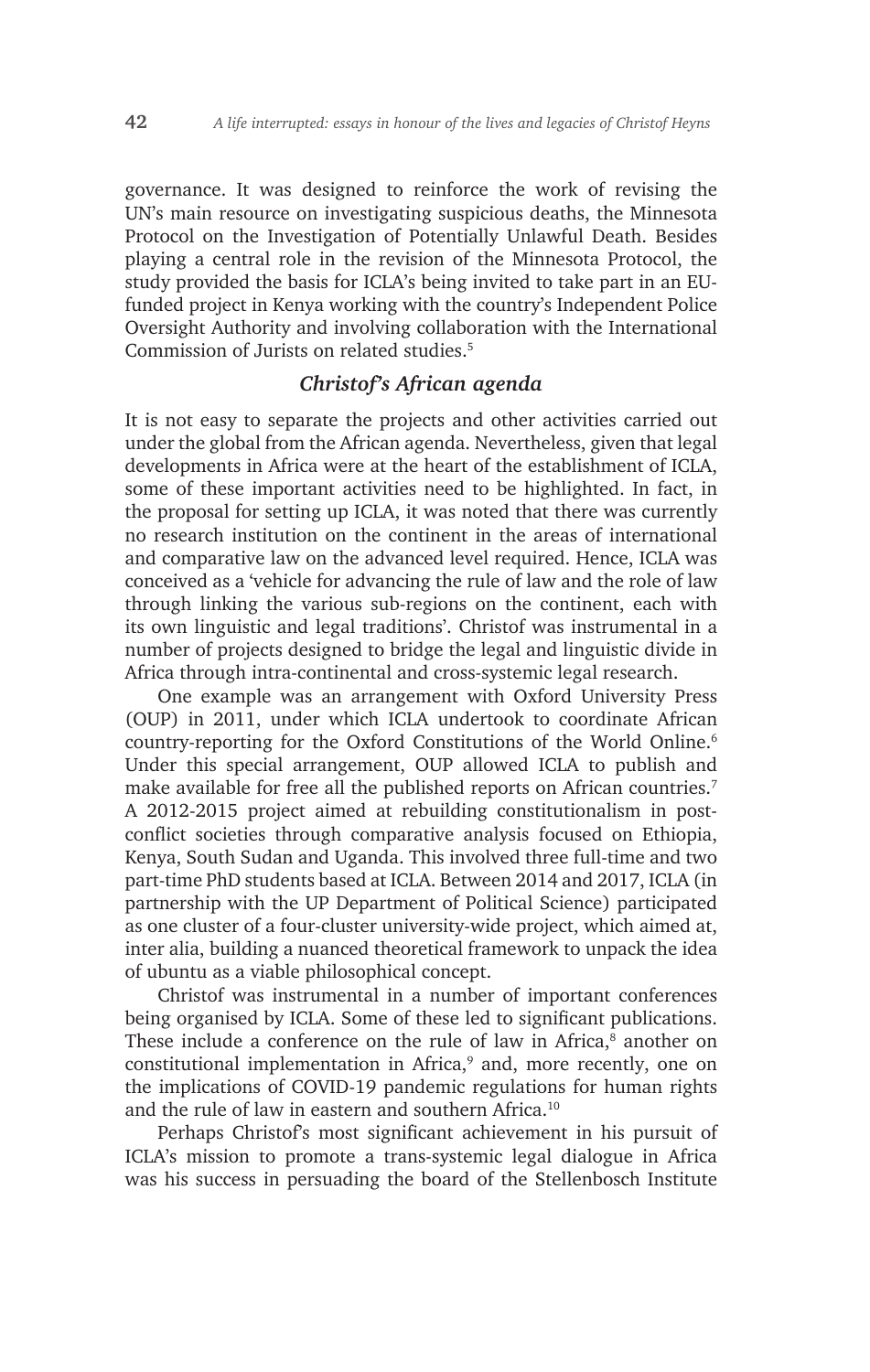for Advanced Study (STIAS) to sponsor the annual seminars on constitutionalism in Africa.11 As a result of his influence, ICLA has since 2013 played a leading role in organising in collaboration with STIAS the Stellenbosch Annual Seminars on Constitutionalism in Africa (SASCA). The SASCA programme has led to the publication by OUP of five major path-setting books on comparative African constitutional law.12

A critically important aspect of ICLA's mission was the goal of developing indigenous capacity in the long run. As noted earlier, the freedom from violence programme has, as a key aspect of its design, the aim to build an African knowledge base. This was again evident in the rebuilding constitutionalism in post-conflict societies project. Christof crowned this with a doctoral summits programme. It was initially designed for his freedom-from-violence students, but he made plans to extend it to the wider faculty and use it as a platform for an online exchange between doctoral students at different universities on the continent. In addition, a doctoral exchange programme sponsored by the David and Elaine Potter Foundation made it possible for exchange visits of lecturers and students between UP and the University of Cambridge in June 2012.

### *Christof's agenda for international organisations*

Other contributors to this volume will deal with aspects of the enormous amount of work Christof did as the UN Special Rapporteur on extrajudicial, summary or arbitrary executions and later as a member of the Human Rights Committee. Here, it suffices to highlight a few of his contributions, first to the UN and secondly, the AU on one particular aspect of ICLA's foundation mission, namely, the provision of technical assistance to international organisations engaged in legal reforms. Both of these endeavours contributed towards advancing the rule and role of law in Africa and in the world at large. In a sense, this section summarises the major achievements in terms of the setting of standards and guidelines (soft law) that Christof directed or was involved in formulating to address a number of contemporary challenges. Many of these documents have been translated into other languages.

The main ones, at the level of the UN are: UN Human Rights Committee, General Comment No. 37 on the right of peaceful assembly;13 UN Human Rights Guidance on Less-Lethal Weapons in Law Enforcement  $(1017-2019)$ ;<sup>14</sup> UN Human Rights Committee General Comment No. 36 on the right to life  $(2016-2018)$ ;<sup>15</sup> UN Minnesota Protocol on the Investigation of Potentially Unlawful Death  $(2014-2016);$ <sup>16</sup> and the Human Rights Council's Joint Report of two Special Rapporteurs on the management of assemblies (2014-2016). It should be added that the UN Human Rights Committee is currently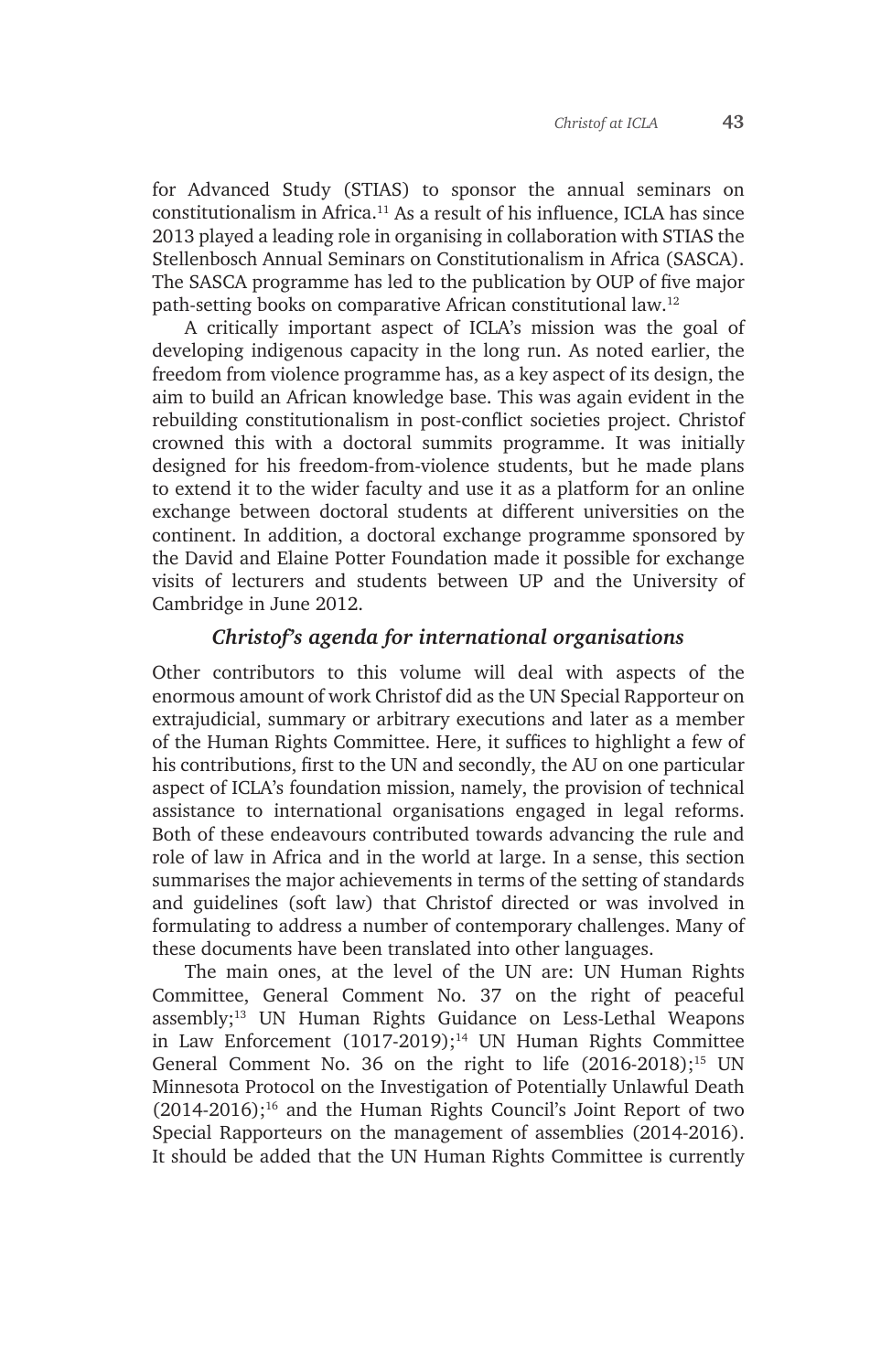developing a General Comment on article 21 of the ICCPR, on freedom of Assembly.17

At the level of the AU, Christof worked with the African Commission on Human and Peoples' Rights. This collaborative effort resulted in the African Commission on Human and Peoples' Rights General Comment 3 on the right to life (2014-2015).18 ICLA coordinated the research for the development of a model law on the use of force in South Africa. This resulted in a Model Law which is regularly used by the African Policing Civilian Oversight Forum (APCOF) in its advocacy.19 The Model Law was presented to the African Commission on Human and Peoples' Rights, which reached out to ICLA in 2020 to undertake a study on the use of force in law enforcement in Africa. In addition, ICLA has produced a resource pack and in early 2021 submitted a draft of the study.

#### *Other aspects*

Christof played a pivotal role in many other projects indirectly linked to ICLA. For example, he was one of the initiators of Pretoria University Law Press (PULP) and, for many years, the coordinator of its management committee. Just before his death, he initiated what the PULP management committee advertised as the 'PULP Thesis Prize.' A few weeks later, when he passed away, the board fittingly renamed it as 'The Christof Heyns Memorial Thesis Award'.20

As pointed out above, one of ICLA's goals was to link African legal scholars with those in the rest of the world at the cutting edge of contemporary international and comparative research. In this regard, Christof displayed his exceptional skills not only as a respected scholar who made it an essential part of his projects to provide opportunities for doctoral scholarships for to students, but also as the provider of an enabling environment for those who worked with him at ICLA. This conducive environment has served attract many outstanding scholars both from the faculty and other universities in the country, as well as from Africa and the rest of the world.

Christof's influence is reflected in the extraordinary research output and contribution to the development of the law by many of the fellows who became part of the ICLA family. One example is the contribution made by Prof Dire Tladi, an ICLA fellow who has been a member of the International Law Commission since November 2011 and who, since 2015, was appointed as the Commission's Special Rapporteur for the topic *jus cogens.* He was responsible for the 23 draft conclusions on *jus cogens* that the Commission adopted in 2019.<sup>21</sup> Christof brought in one of his former doctoral students, who benefited from the doctoral programme he initiated, Dr Thompson Chengeta, as a non-residential fellow of ICLA. During his tenure as UN Rapporteur extrajudicial, summary or arbitrary executions, he placed the issue of autonomous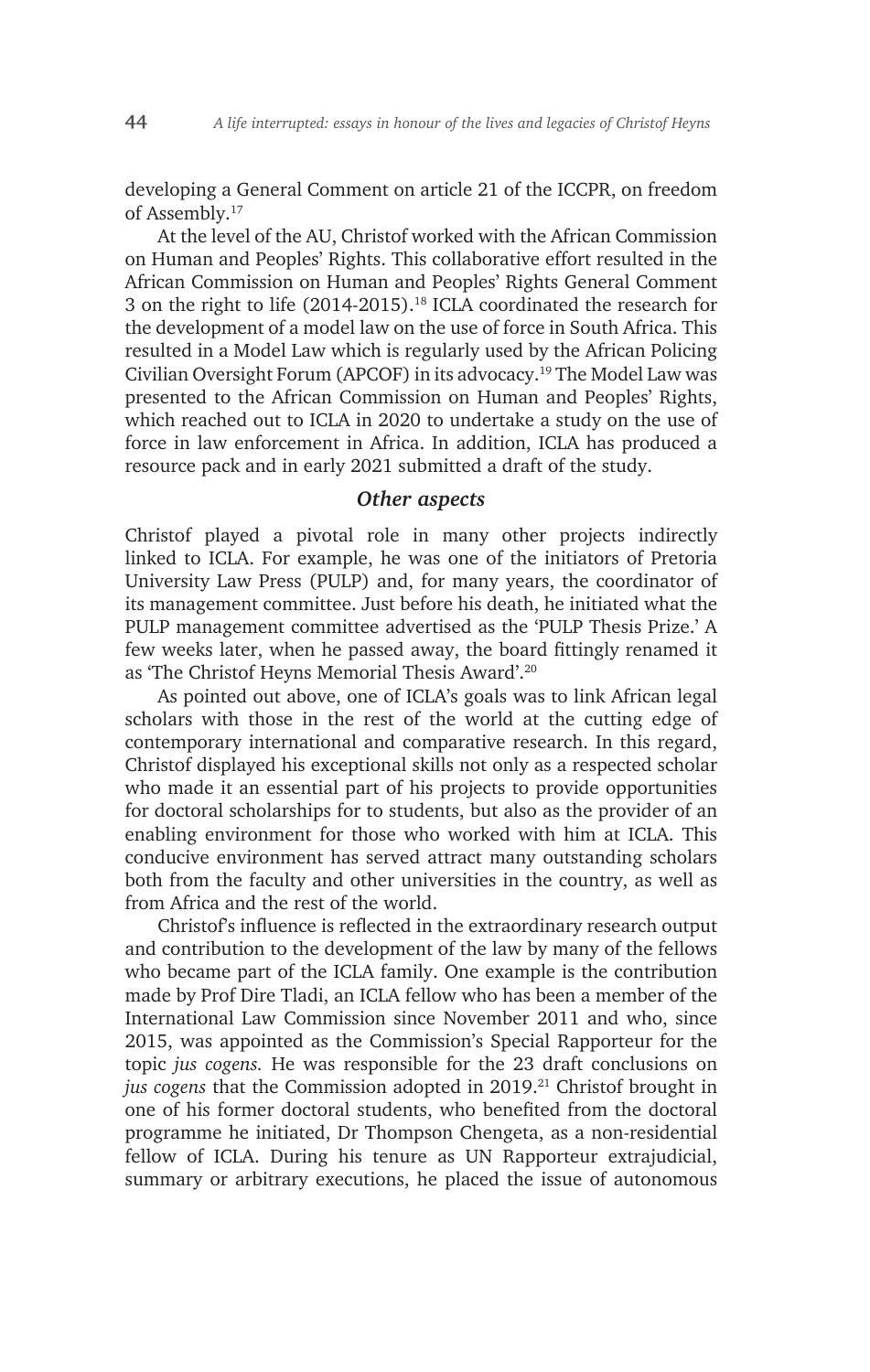weapons on the UN agenda. This has provided Dr Chengeta with an opportunity to become a member of the International Committee for Robots Arms Control and participate in numerous debates in international fora on the issue.<sup>22</sup>

Christof initiated the National Schools Moot Court Competition in South Africa and, in spite of its success, unselfishly handed it over to the South African Human Rights Commission to manage. Just before his demise, he made plans for a pilot project that will see similar national moot court competitions being held in other African countries.

### **Concluding remarks**

There is no doubt that the enormous achievements of ICLA during the last ten years are testimony to Christof's extraordinary creativity and ability to transform into reality the grand schemes that most scholars only fantasise about. Under his guidance, the Institute has maintained a high national and international profile, one enhanced by strategic collaboration and cooperation with partners in South Africa, Africa and the rest of the world. His legacy has positioned the institution at the forefront not only of comparative legal research in general but of research of an intra-African cross-systemic nature.

On a personal note, Christof was to us at ICLA a generous, supportive and considerate colleague. His work was always characterised by flexibility, pragmatism, and the ability to see windows of opportunities and unselfishly share them with colleagues. His vision and ICLA's achievements leave a daunting task for his successors. Indeed, he was taken too soon, at a time when there is still so much to be shared, so much to learn from his inspirational leadership, and so much to do. Nevertheless, he has left a solid foundation on which ICLA can move forward to the next level.

<sup>\*</sup> Prof Fombad is the current Director of ICLA.

<sup>1</sup> See further, 'Pretoria UN human rights treaty impact study: Making the whole treaty system visible', available at http://www.icla.up.ac.za/research/impact-ofthe-un-treaty-system-at-the-domestic-level (accessed 17 December 2021).

<sup>2</sup> See further,www.policinglaw.info (accessed 17 December 2021).

<sup>3</sup> See further, www.rightofassembly.info (accessed 17 December 2021).

<sup>4</sup> See Impact of national commissions of inquiry in Africa, available at http:// www.icla.up.ac.za/research/impact-of-national-commissions-of-inquiry-in-africa (accessed 17 December 2021).

<sup>5</sup> The study also resulted in an edited book being published. See T Probert & C Heyns (eds) *National Commissions of Inquiry in Africa: vehicles to pursue accountability for violations of the right to life?* (PULP 2020).

<sup>6</sup> Available to subscribers at, https://oxcon.ouplaw.com/home/ocw (accessed 17 December 2021).